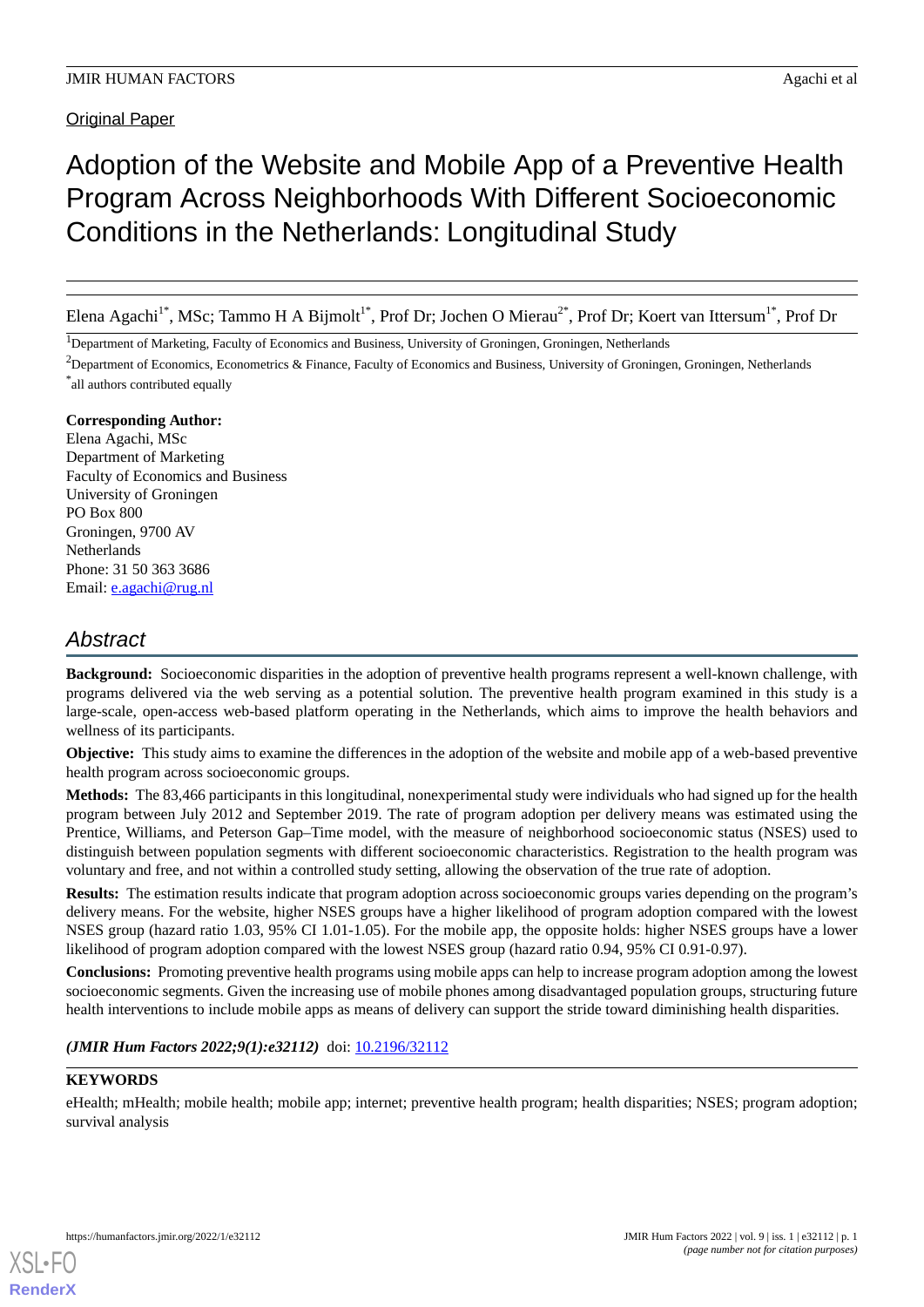# *Introduction*

#### **Background**

Noncommunicable diseases currently account for more than half of the global burden of disease, causing an ever-increasing proportion of premature deaths in both low- and high-income countries [\[1](#page-7-0)]. This occurrence is driven by preventable factors such as unhealthy diets, lack of physical activity, and tobacco and alcohol consumption [[2](#page-7-1)[,3](#page-7-2)]. Although noncommunicable diseases affect all segments of the population, the socially disadvantaged groups experience higher risk factors for these diseases [\[4,](#page-8-0)[5\]](#page-8-1) while remaining hard to reach through preventive health interventions [\[6](#page-8-2)].

Socioeconomic disparities in the adoption of preventive health programs are a well-known challenge [[7,](#page-8-3)[8](#page-8-4)], with programs delivered via the web being a potential solution. Web-based health programs show higher prospects in terms of behavior change ability and accessibility as compared with offline programs [[9-](#page-8-5)[11](#page-8-6)], having predominantly two means of delivery: website and mobile app. However, no clear understanding exists yet as to which (if any) of these delivery means is better able to promote increased inclusivity of all population segments  $[12,13]$  $[12,13]$  $[12,13]$  $[12,13]$ , or on the contrary, leads to reinforcement, or even widening, of the existing disparities [\[14](#page-8-9),[15\]](#page-8-10).

#### **Objective**

The health program examined in this study is the SamenGezond (from Dutch: Healthy Together) platform. Originally introduced by the health insurance company Menzis, the health program is aimed at the general Dutch population, following the goals of improving the health behaviors and wellness of its participants. The SamenGezond program was originally offered in the form of a website (introduced in 2012) and subsequently expanded to also include a mobile app (in 2017). Currently, reaching approximately 1 million participants, the program offers a set of activities and coaching that support healthy nutrition, physical activity, and other health behaviors.

With an increasing proportion of health programs being delivered through the web [\[16](#page-8-11)], it is of added value to gain a better understanding of the potential differential impact that the delivery means can have on program adoption. Therefore, the objective of this study is to analyze whether the adoption of a preventive health program by especially the low socioeconomic segment differs between the website and the mobile app. Identifying whether either of these means of delivery can achieve a better adoption rate among the socially disadvantaged groups could allow for future refining of health policy tools, contributing toward alleviating existing health disparities.

# *Methods*

#### **Study Sample**

The database analyzed in this study originated from the SamenGezond platform, a large-scale web-based health program delivered by a health insurance company to the general Dutch population. The health program was introduced in July 2012, initially through a website, and starting in October 2017,

expanded to also include a mobile app. The website of the health program mainly comprises information and coaching related to wellness and healthy lifestyle. The mobile app is an extension of the website, introducing several additional features to the health program, such as the ability to record activities with GPS, interact with an internet-based coach, and set and complete health goals. All program participants initially used the website of the program, with a subsequent choice of enrolling for the mobile app or continuing the use of solely the website. Although the health program is offered by a health insurance company, its participants are not solely clients of this company but can also be insured elsewhere (health insurance participation being legally mandated in the Netherlands).

The health program's aim is to improve the lifestyle and wellness of its participants by focusing on physical activity, healthy eating habits, social activity, mental health, good sleep habits, and minimized stress. The activities that are provided involve entering or recording physical activities, reading articles, setting goals, including friends in challenges, answering health questions, being assisted by an internet-based coach, and forming a daily *fit-score* based on the individual activities within the platform. The program also offers benefits in the form of accumulated points from participation in the various sections of the platform, which can be used to acquire specific products, vouchers for various services, gadgets, or charity contributions.

Enrollment to the health program was open and free, and all the participants involved in this study provided their voluntary and informed consent. Approval for this project was obtained from the institutional review board of the University of Groningen.

Data were collected between 2012 and 2019 and analyzed in 2020 and 2021 within a longitudinal, nonexperimental study design. This study design was used as it allows for the examination of the duration until adoption of the 2 components of the health program for a large group of participants. The analyzed data had a weekly frequency, covering 376 weeks and including 83,466 participants. All program participants were aged >18 years and were residents of the Netherlands; no additional exclusion criteria were applied. When selecting the participants for this study, out of the 838,500 individuals who enrolled in the health program at the time, 404,398 (48.23%) individuals who had logged into the health program at least once in the past 2 years were examined for eligibility. Owing to limitations in data transfer and storage, approximately 24.73% (100,000/404,398) of the eligible group were invited randomly to participate in this study, with 83.46% (83,466/100,000) of them having provided their consent for participation. It is not possible to compare the analyzed sample with the approached sample, as no data were available on the individuals who did not provide their consent for data sharing.

#### **Measures**

The effectiveness of health programs is defined by their ability to contribute to disease prevention, which critically hinges on individuals adopting and using the program. However, a reason causing overall ambiguity related to the benefits of web-based health programs is the significant number of programs that have been unsuccessfully adopted by individuals [\[17](#page-8-12)]. In addition, a slow rate of adoption can serve as an early indicator of potential

 $XS$  $\cdot$ FC **[RenderX](http://www.renderx.com/)**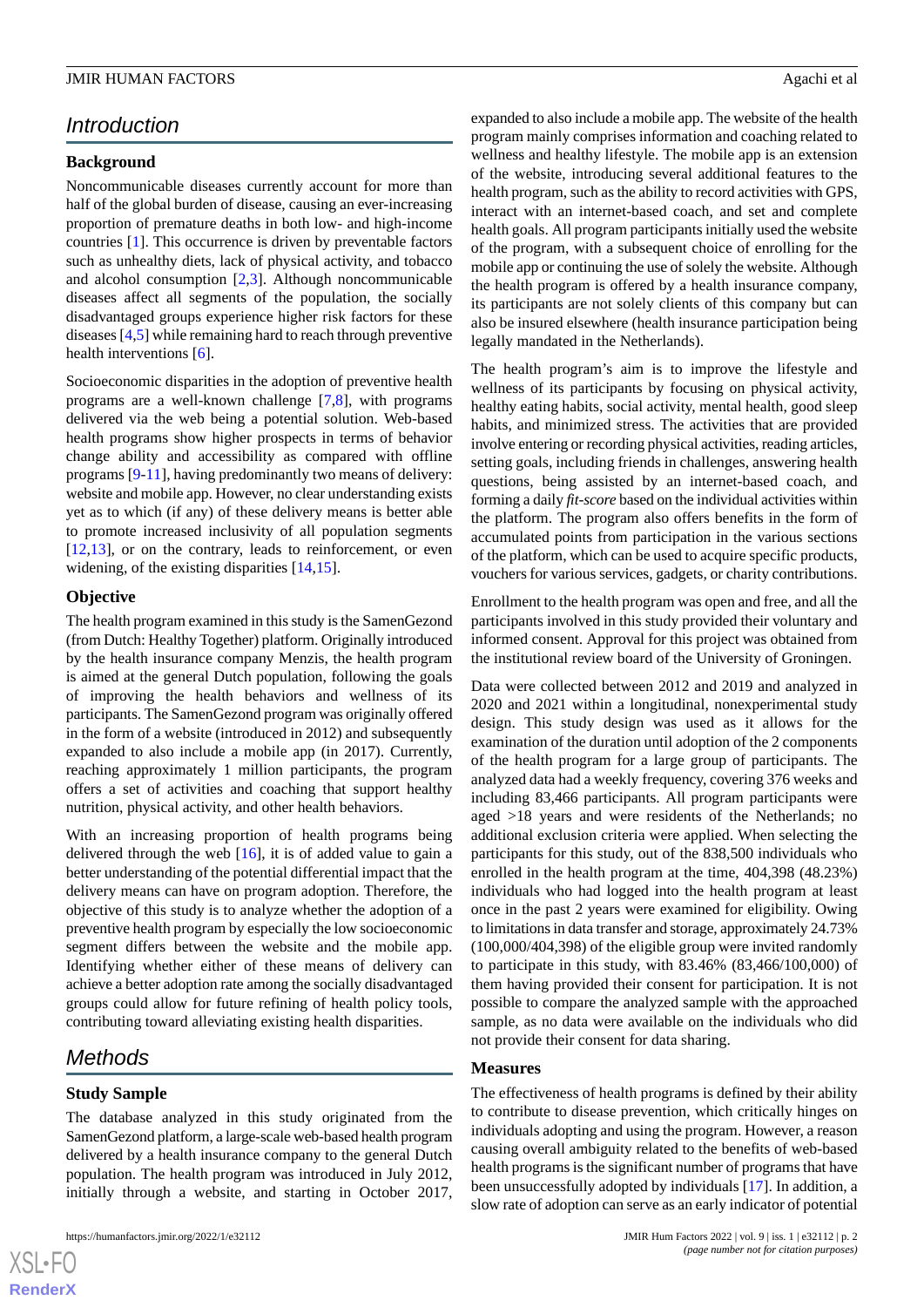dropout [[18\]](#page-8-13) and, subsequently, program failure, making it paramount to gain a better understanding of the health program adoption process, to support program success.

Building on the diffusion of innovations literature [\[19](#page-8-14)], this study measured the adoption of the health program using the number of individuals who signed up for the program each week (weekly subscription rate), with the rate of adoption being defined as the speed at which the health program spreads among the target group. Given that the adoption decision of individuals varies between technologies [\[20](#page-8-15)], this study focused in particular on the comparison of the rate of adoption of the health program between the website and mobile app across socioeconomic groups.

Examining the rate of adoption by distinguishing between population groups allows for assessing whether there are differences in the reach of the health program depending on the means of delivery. Given that solely individual factors offer insufficient explanations of differences in health behaviors [\[21\]](#page-8-16), the neighborhoods in which individuals live have emerged as contexts affecting both health behaviors [[22\]](#page-8-17) and health outcomes [\[23](#page-8-18)]. On the basis of the discussion by Duncan and Kawachi [[24\]](#page-8-19), neighborhood socioeconomic status (NSES) was used in this study to distinguish between population segments with different socioeconomic characteristics.

The NSES measure was created in this study using data on key indicators for each neighborhood in the Netherlands, provided by the Central Bureau of Statistics [[25\]](#page-8-20). Following the methodology outlined in the study by Dekker et al [[26\]](#page-8-21), the NSES measure was calculated using nonlinear iterative partial least squares principal component analysis on the following characteristics, given on a postcode level: average income, average property value, subsidized renting, share of high-income households, share of owner-occupied properties, share of low-income households, share of the population receiving unemployment benefits, share of the population receiving disability benefits, and share of the population receiving short-term unemployment benefits. NSES quintiles were used in the analysis of this study based on the constructed NSES measure, with a lower NSES quintile corresponding to lower levels of socioeconomic conditions.

To control for individual characteristics of the program participants, gender and age were included in the analysis as additional covariates. Moreover, as it can be expected that marketing campaigns that support the health program influence the rate of program adoption, the analysis was augmented with indicators for marketing activities taking place in each observed week or in the preceding week (to control for a lagged impact of marketing). The marketing campaigns considered were radio, television, and web-based campaigns.

#### **Statistical Analysis**

This study used survival modeling, which encompasses statistical procedures aimed at analyzing the time until an event occurs; the event of interest in this study was the adoption of the health program. The baseline population of individuals who could decide to adopt the health program was the general Dutch

population, which was the target group of the health program (the marketing activities related to the health program took place in the Netherlands and were aimed at the Dutch population). Registration for the analyzed program was voluntary and free, which made it possible to examine the true rate of adoption, as in such a setup, individuals are free to decide by themselves when to enroll in the health program [[27\]](#page-8-22).

All the observed participants of the health program could experience two events: the adoption of the health program through the website and the adoption of the mobile app, with the former always preceding the latter. This pattern is schematically reflected in [Figure 1,](#page-3-0) which depicts the several types of health program participants possible, depending on whether and when a participant adopted the website and the mobile app of the health program.

[Figure 1](#page-3-0) summarizes the 4 types of health program participants. Type 1 includes users (26,908/83,466, 32.24% of the program users) who adopted the health program before the mobile app was introduced (in the period between 2012 and 2017) and subsequently did not adopt the app when it became available in October 2017. Type 2 includes the users (31,333/83,466, 37.54%) who adopted the program before the app introduction and subsequently also adopted the app. Type 3 includes the users (12,979/83,466, 15.55%) who adopted the program after the app introduction and subsequently also adopted the app. Type 4 includes the users (12,246/83,466, 14.67%) who adopted the program after the app introduction and subsequently did not adopt the app. As the data set included solely participants who adopted the health program before September 2019, the observations linked to participants who would adopt the program or its mobile app after 2019 are not available and were censored.

At the end of the observation period, of the analyzed participants, 46.91% (39,154/83,466) had not adopted the app (yet) and were using only the website to access the health program. Possible reasons for this occurrence could be unawareness about the existence of the app or unwillingness to use the app based on not needing the extended features offered by it. Alternatively, the reluctance toward the adoption of the mobile app can be linked to privacy concerns [\[28](#page-8-23)].

As reflected in [Figure 1,](#page-3-0) the adoption of the website and the mobile app were sequential events, with each participant being at risk for only 1 of these events at a time. The modeling approach that handles this structure best is an extension of the classical Cox model [\[29](#page-8-24)], namely the variants of the Prentice, Williams, and Peterson (PWP) model [\[30](#page-8-25)[-32](#page-9-0)]. To answer the research question of this study related to differences in the rate of adoption between means of delivery, the PWP Gap–Time (PWP-GT) model is most appropriate, which estimates the effects of the following event since the time from the previous event [\[30](#page-8-25),[32\]](#page-9-0). This is achieved using time-dependent strata, where the hazard function is allowed to vary from event to event [[33\]](#page-9-1). The PWP model estimates unbiased effects [\[33](#page-9-1)] and provides SEs robust to within-subject correlation [\[34\]](#page-9-2). Statistical analysis was performed using the survival package [[35](#page-9-3)[,36](#page-9-4)] implemented within the R (R Foundation for Statistical Computing) environment for statistical computing [\[37](#page-9-5)].

 $XS$  $\cdot$ FC **[RenderX](http://www.renderx.com/)**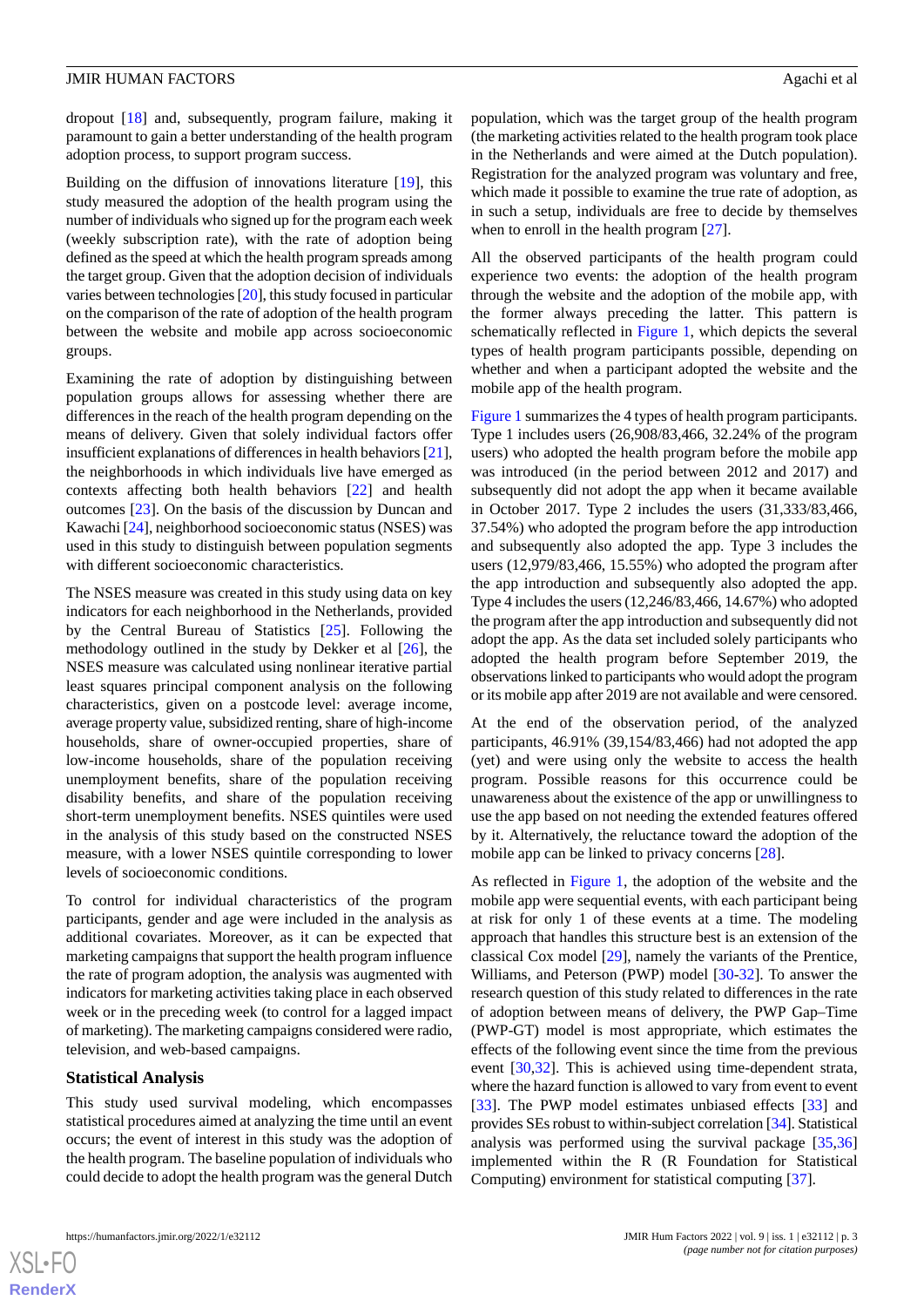<span id="page-3-0"></span>**Figure 1.** Types of health program participants.

 $\overline{2}$ 

3

 $\Omega$ 

100

200

Week

subject type



Several robustness checks were performed for changes in the model specifications based on models accounting for nonproportional hazard rates, with the estimated parameters of the main PWP-GT model maintaining their direction and statistical significance (section 2 in [Multimedia Appendix 1](#page-7-3) [[29](#page-8-24)[,38](#page-9-6),[39\]](#page-9-7), available on the web). Similarly, the models' parameter estimates remained unchanged when estimating the PWP-GT model with solely the NSES quintiles as covariates when controlling for being insured at the company that had initially introduced the health program and when accounting for subsequent program use measured by the number of weekly log-ins (section 3 in [Multimedia Appendix 1,](#page-7-3) available on the web). Additionally, following the STROBE (Strengthening the Reporting of Observational Studies in Epidemiology) recommendations, the checklist presented in [Multimedia](#page-7-4) [Appendix 2](#page-7-4) has been completed.

# *Results*

300

## **Characteristics of Participants**

400

Type 4: 15% users

On average, the 83,466 participants who were analyzed were in the program for >3 years (mean number of weeks in the health program 186, SD 124 weeks) and aged between 18 and 80 (mean age 46.5, SD 15.5) years, and 56% (46,741/83,466) of them were female. [Table 1](#page-4-0) provides an overview of the study participants' characteristics.

Among the participants' characteristics outlined in [Table 1](#page-4-0) is their distribution across NSES quintiles, which showed a higher proportion of program participants in the lowest 2 NSES quintiles. The insurance company operates on a larger scale in areas with low socioeconomic conditions, and as most participants were clients of this insurance company, the overrepresentation of the lowest NSES quintiles was reflected in the participants' distribution (a more detailed distribution of participants across NSES quintiles is discussed in section 1 in [Multimedia Appendix 1,](#page-7-3) available on the web).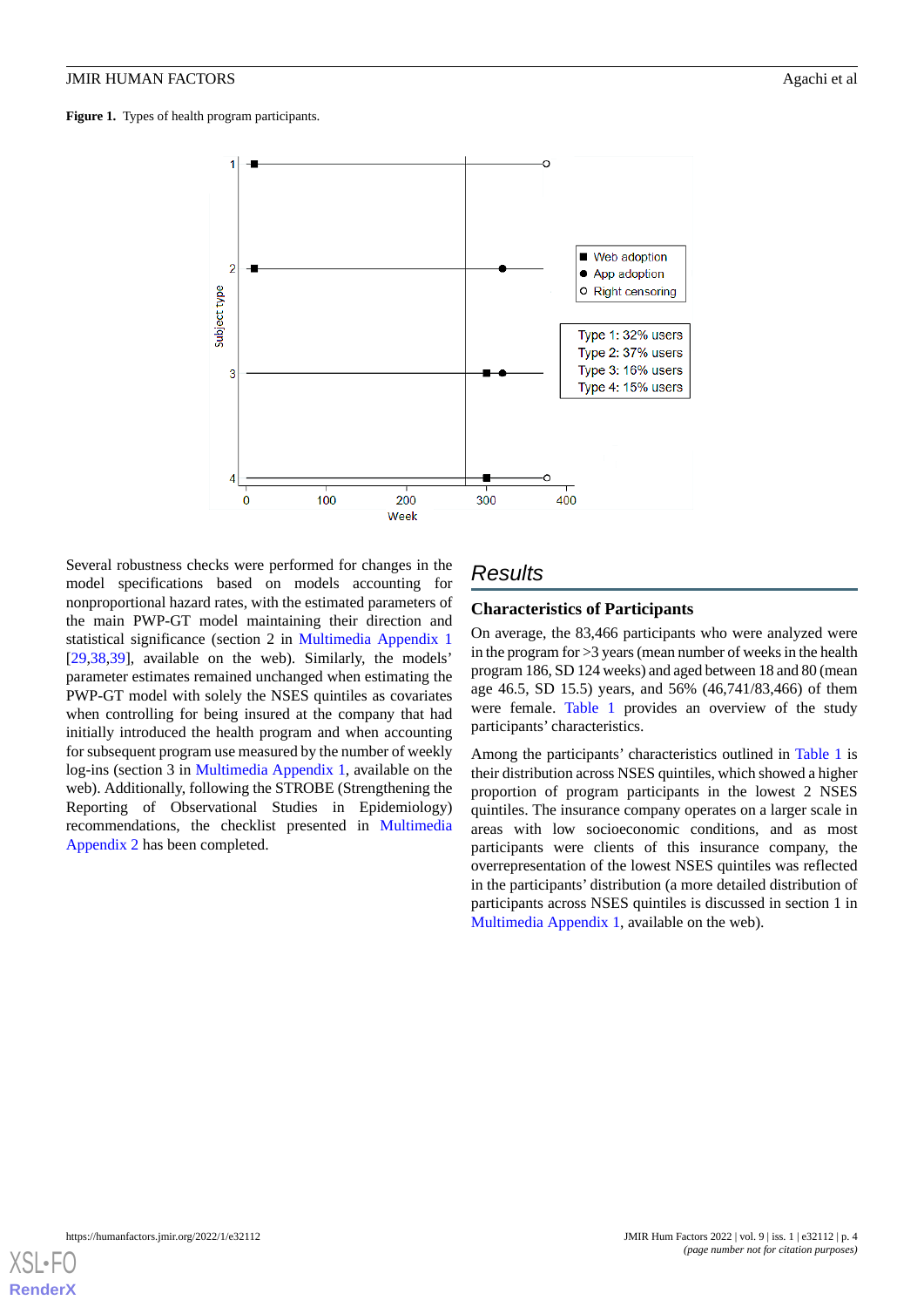<span id="page-4-0"></span>Table 1. Characteristics of study participants (N=83,466).

| Key attributes                                                                                       | Values         |  |  |  |  |  |
|------------------------------------------------------------------------------------------------------|----------------|--|--|--|--|--|
| Weeks covered, n                                                                                     | 376            |  |  |  |  |  |
| Number weeks in health program, mean (SD)                                                            | 186 (124)      |  |  |  |  |  |
| Participants using website alone, n (%)                                                              | 39,146 (46.9)  |  |  |  |  |  |
| Participants using website and mobile app, n (%)                                                     | 44,320 (53.09) |  |  |  |  |  |
| Age (years), mean (SD)                                                                               | 46.5(15.5)     |  |  |  |  |  |
| Female participants, n (%)                                                                           | 46,741 (56)    |  |  |  |  |  |
| Weeks with active marketing campaigns, n (%)                                                         | 56 (14.9)      |  |  |  |  |  |
| Participants per age group (years), n (%)                                                            |                |  |  |  |  |  |
| 18-26                                                                                                | 8263 (9.89)    |  |  |  |  |  |
| 27-36                                                                                                | 17,779 (21.3)  |  |  |  |  |  |
| 37-46                                                                                                | 16,693 (19.99) |  |  |  |  |  |
| 47-56                                                                                                | 17,695(21.2)   |  |  |  |  |  |
| 57-66                                                                                                | 12,937 (15.49) |  |  |  |  |  |
| 67-80                                                                                                | 10,099 (12.09) |  |  |  |  |  |
| Participants per NSES <sup>a</sup> quintile (from lowest to highest socioeconomic conditions), n (%) |                |  |  |  |  |  |
| First                                                                                                | 18,446 (22.1)  |  |  |  |  |  |
| Second                                                                                               | 22,453 (26.9)  |  |  |  |  |  |
| Third                                                                                                | 16,109 (19.29) |  |  |  |  |  |
| Fourth                                                                                               | 13,605(16.3)   |  |  |  |  |  |
| Fifth                                                                                                | 12,853 (15.38) |  |  |  |  |  |

<sup>a</sup>NSES: neighborhood socioeconomic status.

<span id="page-4-1"></span>[Figure 2](#page-4-1) further depicts the proportion of program participants who were in each NSES quintile, separated into two groups: those who used solely the website of the health program and those who used both the website and the mobile app.

On the basis of [Figure 2,](#page-4-1) the distribution of program participants across NSES quintiles showed a similar pattern independent of the health program's delivery means used.

**Figure 2.** Distribution of health program participants across neighborhood socioeconomic status (NSES) quintiles.



[XSL](http://www.w3.org/Style/XSL)•FO **[RenderX](http://www.renderx.com/)**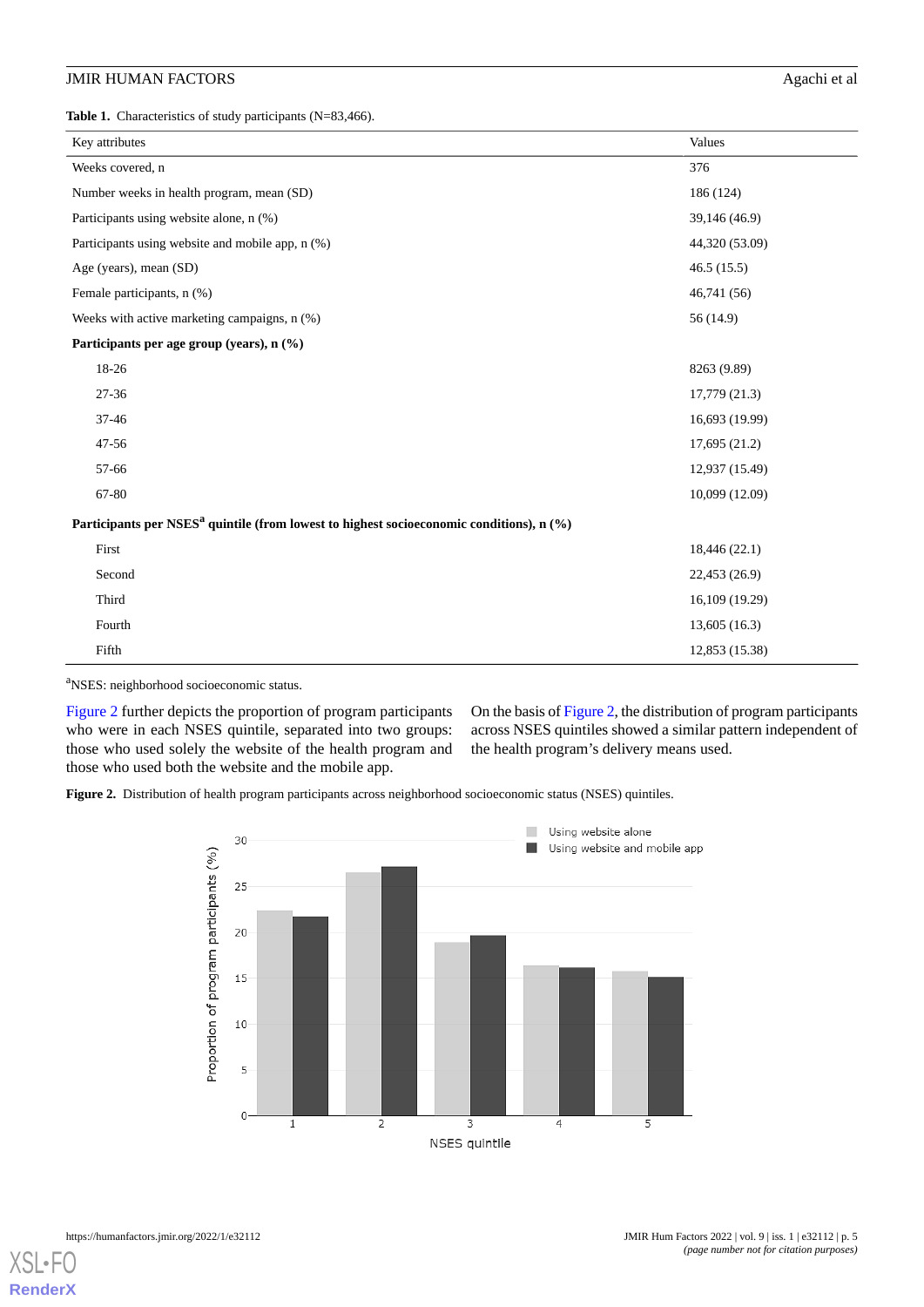#### **Regression Results**

Analyzing the rate of adoption of the health program generated the results shown in [Table 2](#page-5-0), which contains the parameter estimates from the PWP-GT model accounting for NSES quintiles and the covariates of age, gender, and marketing indicators. The estimates shown in [Table 2](#page-5-0) are the hazard ratios (HRs; exponentiated model parameters) reflecting the effect size of the covariates, their corresponding 95% CIs, and *P* values.

<span id="page-5-0"></span>

| Table 2. The impact of covariates on the rate of program adoption (Prentice, Williams, and Peterson Gap-Time model estimation results <sup>a,b</sup> ). |  |  |  |  |  |  |
|---------------------------------------------------------------------------------------------------------------------------------------------------------|--|--|--|--|--|--|
|                                                                                                                                                         |  |  |  |  |  |  |

| Variables        | Program adoption through website |           | Mobile app adoption    |           |  |  |
|------------------|----------------------------------|-----------|------------------------|-----------|--|--|
|                  | $HR^{c,d}$ (95% CI)              | $P$ value | $HRd$ (95% CI)         | $P$ value |  |  |
| $NSESe$ quintile |                                  |           |                        |           |  |  |
| First            | 1.000 <sup>f</sup>               | $N/A^g$   | 1.000 <sup>f</sup>     | N/A       |  |  |
| Second           | $1.034(1.015-1.054)$             | .002      | $0.940(0.907-0.973)$   | .001      |  |  |
| Third            | $1.029(1.008-1.051)$             | .02       | $0.954(0.918-0.990)$   | .02       |  |  |
| Fourth           | $1.031(1.009-1.053)$             | .02       | $0.950(0.912 - 0.988)$ | .02       |  |  |
| Fifth            | $1.020(0.997-1.043)$             | .12       | $0.948(0.910-0.987)$   | .02       |  |  |
| Age (in years)   | $1.007(1.006-1.007)$             | < .001    | $0.980(0.979-0.981)$   | < 0.001   |  |  |
| Gender           |                                  |           |                        |           |  |  |
| Female           | 1.000                            | N/A       | 1.000                  | N/A       |  |  |
| Male             | 1.074 (1.060-1.088)              | < 0.001   | $0.821(0.797-0.845)$   | < 0.001   |  |  |
| <b>Marketing</b> |                                  |           |                        |           |  |  |
| No               | 1.000                            | N/A       | 1.000                  | N/A       |  |  |
| Yes              | $0.378(0.360 - 0.396)$           | < .001    | 17.007 (16.979-17.035) | < .001    |  |  |

<sup>a</sup>Interpreting the estimated hazard ratios, for example, the second neighborhood socioeconomic status (NSES) quintile had an increased likelihood of program adoption via the website by a factor of 1.034 (95% CI 1.015-1.054) as compared with the lowest NSES quintile, keeping other covariates constant (equivalent to a 3.4% increased likelihood of adoption). On the other hand, the likelihood of adoption of the mobile app when comparing the second NSES quintile with the first one shows a decreased likelihood of adoption for the second NSES quintile by a factor of 0.940 (95% CI 0.907-0.973) or 6%.

 $^{b}$ Observations=166,932 (the 166,932 observations reflect the 83,466 participants as the model accounts for 2 events per participant); R<sup>2</sup>=0.255; maximum possible R 2 =1.000; Wald test (*df*)=56,343.96 (14); *P*<.001.

<sup>c</sup>HR: hazard ratio.

<sup>d</sup>An HR of 1.000 was assigned to the reference level for each categorical covariate.

<sup>e</sup>NSES: neighborhood socioeconomic status.

<sup>f</sup>For the HR of 1.000 there is no 95% CI reported, as this is not an estimated HR, but is the default value assigned to the reference level.

 $\text{N/A: not applicable}$  (it is the reference level).

The estimation results indicate that the impact of association with an NSES quintile on the rate of adoption of the health program differs between the 2 means of delivery. For the health program adoption through the website (shown in the first column of [Table 2](#page-5-0)), most NSES quintiles have a statistically significant higher likelihood of adoption compared with the lowest NSES quintile; for example, an individual associated with the second NSES quintile has an increased likelihood of adoption by a factor of 1.034 (95% CI 1.015-1.054) compared with the lowest NSES quintile, keeping other covariates constant. However, for the adoption of the mobile app of the health program, all NSES quintiles have a lower likelihood of adoption compared with the lowest NSES quintile (shown in the second column of [Table](#page-5-0) [2\)](#page-5-0); comparing the second NSES quintile to the lowest one reveals a lower likelihood of adoption for the mobile app by a factor of 0.940 (95% CI 0.907-0.973), keeping other covariates constant. In addition, the estimated decrease in the likelihood of mobile app adoption for the higher NSES quintiles compared

 $XS$  • FO **[RenderX](http://www.renderx.com/)** with the lowest one is higher than the estimated increased likelihood of website adoption (the effect sizes vary between a decreased likelihood of 4.6%-6% for the mobile app adoption and an increased likelihood of approximately 3% for the website adoption).

Examining the additional covariates shown in [Table 2](#page-5-0) indicate that older individuals have a higher rate of adoption of the website (HR=1.007, 95% CI 1.006-1.007) but a lower rate of adoption of the mobile app (HR=0.980, 95% CI 0.979-0.981) as compared with younger individuals. In addition, men are faster adopters of the website (HR=1.074, 95% CI 1.060-1.088) but slower adopters of the mobile app (HR=0.821, 95% CI 0.797-0.845) as compared with women. Finally, the weeks in which the marketing campaigns took place showed an increased rate of adoption for the mobile app (HR=17.007, 95% CI 16.979-17.035) but a decreased rate of adoption for the website (HR=0.378, 95% CI 0.360-0.396). The latter effect can be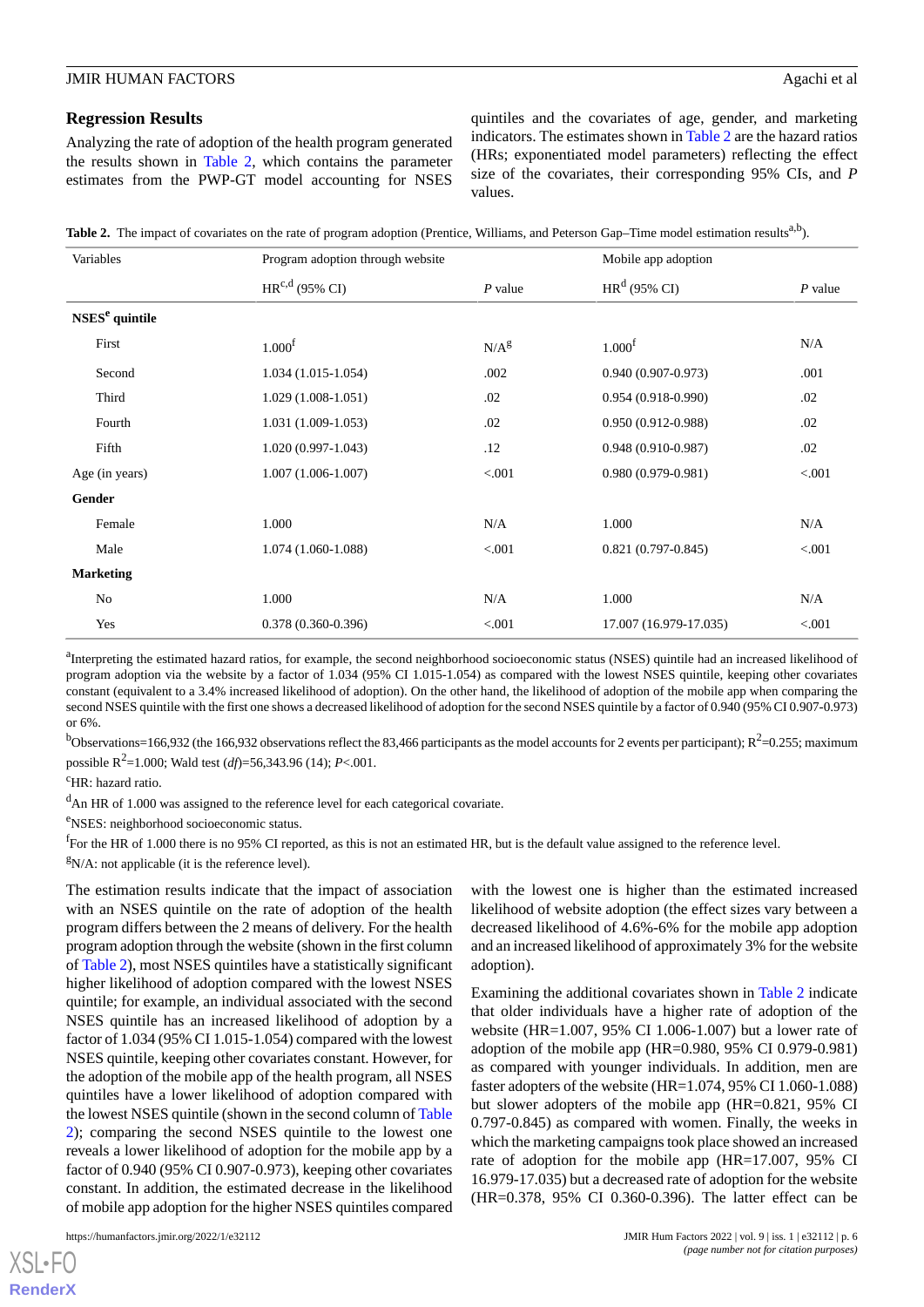explained by the fact that all marketing campaigns took place after the introduction of the mobile app, when the website rate of adoption had already slowed down. Focusing on the impact of marketing campaigns on the rate of adoption of the mobile app based on interaction terms (section 3 in [Multimedia](#page-7-3) [Appendix 1](#page-7-3), available on the web), it turns out that higher NSES quintiles are more sensitive to the marketing campaigns than the lowest NSES quintile.

# *Discussion*

### **Principal Findings**

Owing to the increasing need for the prevention of risk behaviors such as poor nutrition habits and insufficient physical activity, web-based health programs have emerged as sustainable means of providing large-scale preventive health services to the population. As lower socioeconomic segments frequently exhibit lower uptake levels of preventive health services, additional research is needed to identify whether the lower socioeconomic segments are more receptive to *web-based* health programs. In this study, we examine whether the website or mobile app delivery means of a web-based preventive health program can induce a higher likelihood of adoption among the population group with the lowest socioeconomic conditions.

Analyzing the distribution of health program participants across NSES quintiles revealed a higher proportion in the lowest 2 NSES quintiles. Although generally, higher socioeconomic segments tend to be more represented in preventive health programs [[40\]](#page-9-8), the overrepresentation of the lowest NSES quintiles observed in this study is linked to the particularities of the insurance company that introduced the program, which operates on a larger scale in areas with low socioeconomic conditions.

The main findings of this study show that the website of the health program is associated with a higher likelihood of adoption among the higher socioeconomic population groups (between 2% and 3% increased likelihood of adoption; *P* value between .12 and .002 depending on the NSES quintile), whereas the mobile app displays a higher likelihood of adoption among the lowest socioeconomic group (between 2% and 6% increased likelihood of adoption; *P* value between .02 and .001 depending on the NSES quintile). Additional findings originating from this study reveal that the individuals' demographic characteristics are also linked to differences in adoption per means of delivery, with younger women (*P*<.001) more likely to adopt the mobile app of the health program. Marketing campaigns are estimated to increase the likelihood of mobile app adoption: 170% (*P*<.001) increased likelihood of mobile app adoption during, or right after, the weeks in which the marketing campaigns about the health program took place.

#### **Comparison With Previous Work**

The findings in other existing research differ on the topic of health program adoption through mobile apps among socioeconomic groups. On the one hand, it is estimated that higher NSES segments are more likely to use health programs delivered through mobile apps [\[12](#page-8-7),[15\]](#page-8-10) because of their possession of better digital skills [\[41](#page-9-9)] and easier access to

```
https://humanfactors.jmir.org/2022/1/e32112 JMIR Hum Factors 2022 | vol. 9 | iss. 1 | e32112 | p. 7
```
 $XS$  $\cdot$ FC **[RenderX](http://www.renderx.com/)** technological devices [[42\]](#page-9-10). On the other hand, when engaging with web-based health programs, individuals living in lower NSES areas do so mostly through mobile apps [\[13](#page-8-8),[43\]](#page-9-11) while showing similar ease of use of mobile apps for health as that of groups with higher socioeconomic conditions [[44,](#page-9-12)[45](#page-9-13)].

For the findings in this study, a circumstance likely linked to the lower socioeconomic group showing a higher likelihood of mobile app adoption is the possession of digital skills. A characteristic of the Dutch population is the high levels of digital skills, with the Netherlands ranking highest in Europe on this scale [\[46](#page-9-14)]. An overall high level of digital proficiency removes the potential barriers that could prevent lower socioeconomic segments from engaging with health programs delivered through mobile apps. In addition, among communities with the lowest socioeconomic conditions in the Netherlands, there is a positive attitude toward web-based lifestyle programs [[47\]](#page-9-15); this, combined with the high digital skills, potentially facilitates the adoption of the mobile app of the health program.

Overall, the topic of disparities in the use of preventive health services in the existing literature is supported by a general consensus that although the socially disadvantaged segments experience a heavier burden of behavioral risk factors and disease [[48,](#page-9-16)[49](#page-9-17)], they are generally the least represented group in preventive health services [[40\]](#page-9-8), an occurrence leading to an accelerating inverse social gradient [[50\]](#page-9-18). With web-based health programs having the ability to achieve higher adoption and use rates [\[9](#page-8-5)[-11](#page-8-6)], more research is warranted on the effects of specific delivery means of such programs on uptake, especially among the lower socioeconomic population groups.

The realization that mobile app delivery of preventive health programs can increase adoption among the lowest socioeconomic segment of the population has important implications for the future design of health programs. The current digital age is characterized by a higher prevalence of mobile phone use as compared with computer use, a pattern that is especially heightened in low socioeconomic groups [[51,](#page-9-19)[52\]](#page-9-20), with mobile phone ownership and use also seeing a sharp increase in the low-income countries [[53\]](#page-9-21). Given these tendencies, structuring future health programs to include a mobile app as a means of delivery can help to increase the adoption of such services among the disadvantaged socioeconomic segment, which can support the stride toward achieving health equity among all population groups.

In light of the growing health care expenditures and the associated health disparities, it is of importance for health insurance policies to encourage prevention over treatment. Given the higher burden of costs associated with the population segment with the lowest socioeconomic conditions, it is paramount to increase preventive health service use within this segment. Designing future health programs, including the use of mobile apps, can facilitate the increase in the use of such services by the lowest socioeconomic group, thus leading to cost savings and encouraging further investment toward large-scale, web-based prevention services.

#### **Limitations and Future Research**

This study's setup and analysis methods have several limitations.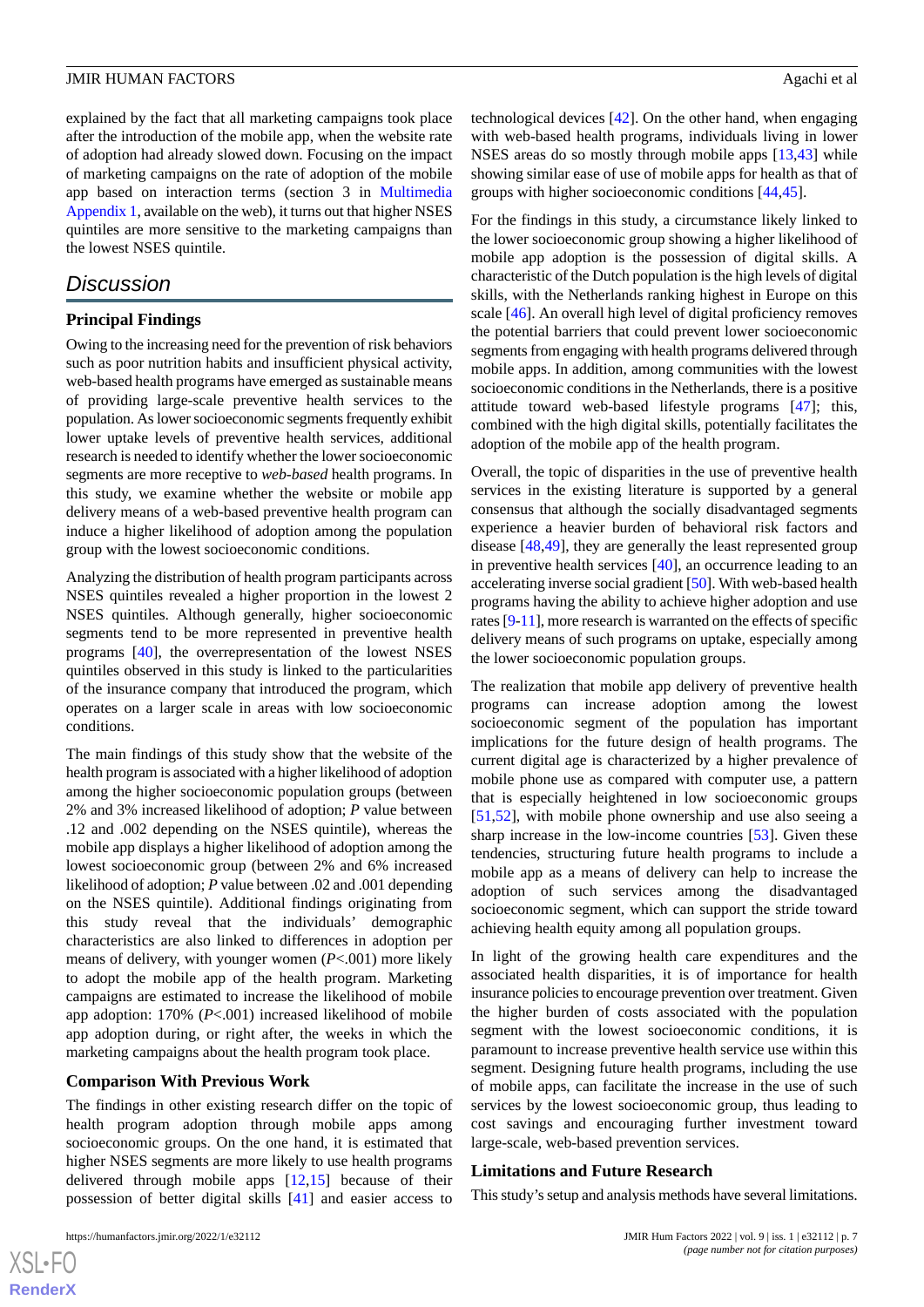First, as the adoption of the health program continued beyond the window of observation analyzed in this study, it is not confirmed that the effects observed here would maintain their validity when including the later adopters of the website and the mobile app. To verify whether the later adopters match the pattern discussed in this study, the current analysis can be replicated at a later stage of the health program's existence.

Second, as the data analyzed were retrospective, the analysis was limited to only a few covariates related to the study's participants. To overcome this restriction, the measure of NSES was used to reflect socioeconomic conditions, with the limitation of missing information on residential moves and not accounting for heterogeneity within neighborhoods. An extension of the current analysis would be to include a measure of individual socioeconomic status and compare the inferences based on the individual-level measure to the ones obtained here based on the neighborhood-level measure.

Third, the program analyzed has a particular structure of adoption, with all participants initially adopting the website and subsequently having the choice to adopt the mobile app. Such a structure can potentially lead to conservative estimates, as in this setup, the mobile app adopters are already aware of the program's existence, having engaged previously with the website. Overcoming this restriction can be achieved by allowing program participants to adopt solely the mobile app, this being a structure toward which the analyzed health program is currently migrating.

Fourth, the specific health program analyzed includes solely individuals aged >18 years and from a high-income country. Given that youths worldwide are increasingly using more web-based services, future analyses could include younger individuals and compare web-based health program adoption within a more heterogeneous sample of low- and high-income countries. Although the findings of this study are based on the participants of a specific health program, we believe that the inferences drawn can be applied to the contexts of other health technologies, mainly because of the size and diversity of the data analyzed.

Finally, it is important to realize that solely adopting a preventive health program does not contribute to improvements in health. Therefore, as a future extension of this study, the analysis can include the subsequent use of the health program, and its impact on health outcomes, while distinguishing between population groups with different socioeconomic conditions.

## **Conclusions**

In this study, a large-scale web-based preventive health program promoted in the Netherlands was analyzed, focusing on its rate of adoption among socioeconomic groups. The mobile app of the health program was identified as a delivery means linked to a higher likelihood of program adoption among the population group with the lowest socioeconomic conditions. This finding suggests that future preventive health interventions can benefit from web-based delivery through mobile apps, especially in the light of the increasing use of mobile phones among the disadvantaged population segments.

#### **Acknowledgments**

The authors wish to thank Menzis and Dacadoo for providing the data necessary for this project. Funding for this project was provided by Menzis (the health insurance company that introduced the health program). The funder had no involvement in the study design, data analysis and interpretation, writing the report, or the decision to submit the report for publication.

# <span id="page-7-3"></span>**Conflicts of Interest**

EA is funded by Menzis (the health insurance company that introduced the health program) in her position as a PhD candidate.

# <span id="page-7-4"></span>**Multimedia Appendix 1**

Additional estimation results. [DOC File, 221 KB-Multimedia Appendix 1]

# <span id="page-7-0"></span>**Multimedia Appendix 2**

<span id="page-7-1"></span>STROBE (Strengthening the Reporting of Observational Studies in Epidemiology) checklist. [[PDF File \(Adobe PDF File\), 135 KB](https://jmir.org/api/download?alt_name=humanfactors_v9i1e32112_app2.pdf&filename=422be9e515afa4f46f6f691615d2020e.pdf)-[Multimedia Appendix 2\]](https://jmir.org/api/download?alt_name=humanfactors_v9i1e32112_app2.pdf&filename=422be9e515afa4f46f6f691615d2020e.pdf)

#### <span id="page-7-2"></span>**References**

[XSL](http://www.w3.org/Style/XSL)•FO **[RenderX](http://www.renderx.com/)**

- 1. Noncommunicable diseases. World Health Organization. URL:<https://www.who.int/health-topics/noncommunicable-diseases> [accessed 2021-03-14]
- 2. Benziger CP, Roth GA, Moran AE. The global burden of disease study and the preventable burden of NCD. Glob Heart 2016 Dec 01;11(4):393-397. [doi: [10.1016/j.gheart.2016.10.024\]](http://dx.doi.org/10.1016/j.gheart.2016.10.024) [Medline: [27938824](http://www.ncbi.nlm.nih.gov/entrez/query.fcgi?cmd=Retrieve&db=PubMed&list_uids=27938824&dopt=Abstract)]
- 3. GBD 2015 Risk Factors Collaborators. Global, regional, and national comparative risk assessment of 79 behavioural, environmental and occupational, and metabolic risks or clusters of risks, 1990-2015: a systematic analysis for the Global Burden of Disease Study 2015. Lancet 2016 Oct 08;388(10053):1659-1724 [\[FREE Full text\]](https://linkinghub.elsevier.com/retrieve/pii/S0140-6736(16)31679-8) [doi: [10.1016/S0140-6736\(16\)31679-8\]](http://dx.doi.org/10.1016/S0140-6736(16)31679-8) [Medline: [27733284](http://www.ncbi.nlm.nih.gov/entrez/query.fcgi?cmd=Retrieve&db=PubMed&list_uids=27733284&dopt=Abstract)]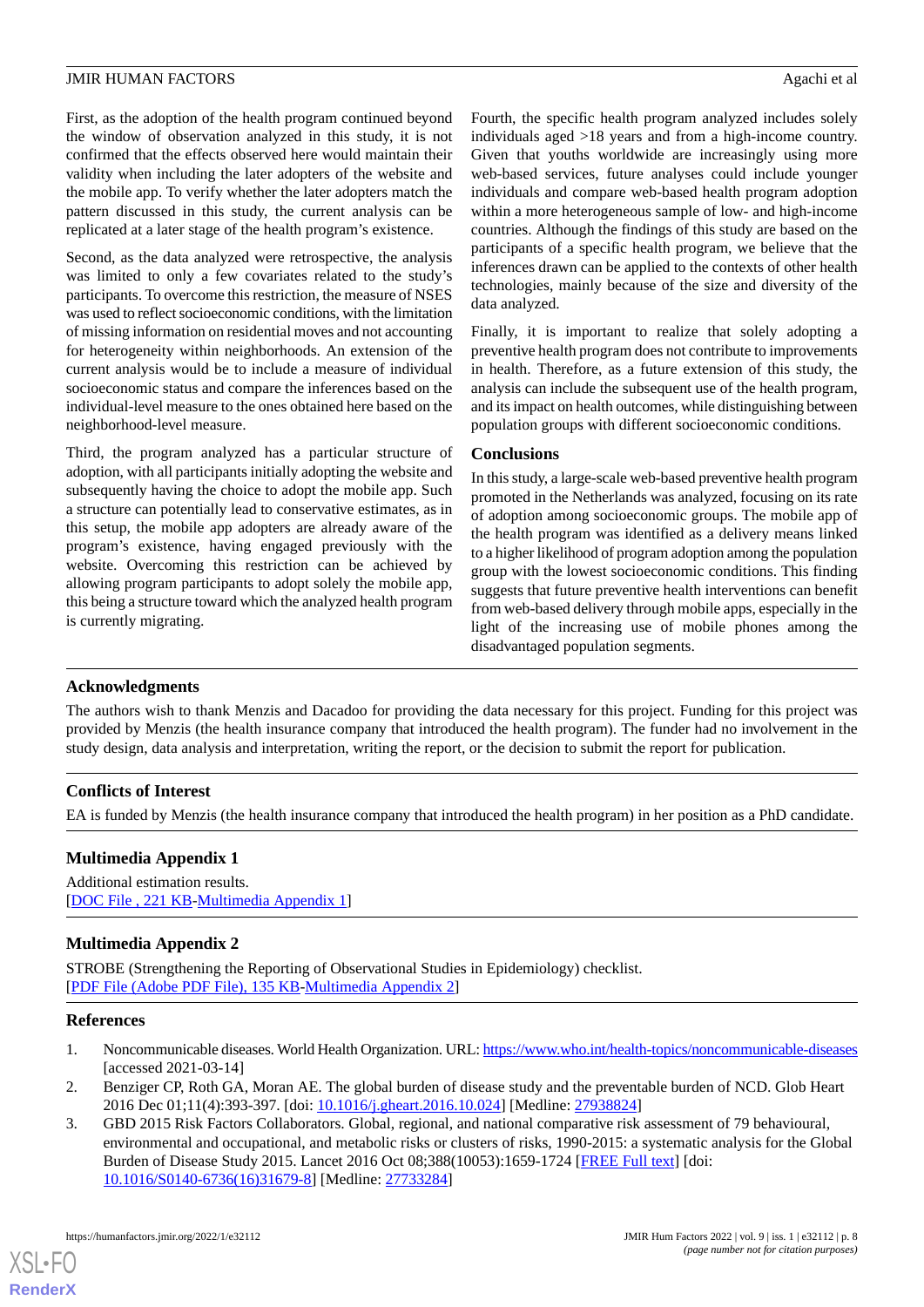- <span id="page-8-0"></span>4. Marmot M. Social determinants of health inequalities. Lancet 2005 Mar 25;365(9464):1099-1104. [doi: [10.1016/s0140-6736\(05\)74234-3](http://dx.doi.org/10.1016/s0140-6736(05)74234-3)]
- <span id="page-8-2"></span><span id="page-8-1"></span>5. de Boer WI, Buskens E, Koning RH, Mierau JO. Neighborhood socioeconomic status and health care costs: a population-wide study in the Netherlands. Am J Public Health 2019 Jun;109(6):927-933. [doi: [10.2105/ajph.2019.305035\]](http://dx.doi.org/10.2105/ajph.2019.305035)
- 6. Nelson HD, Cantor A, Wagner J, Jungbauer R, Quiñones A, Stillman L, et al. Achieving health equity in preventive services: a systematic review for a national institutes of health pathways to prevention workshop. Ann Intern Med 2020 Jan 14;172(4):258. [doi: [10.7326/m19-3199](http://dx.doi.org/10.7326/m19-3199)]
- <span id="page-8-4"></span><span id="page-8-3"></span>7. Bretthauer M, Kalager M. Disparities in preventive health services: targeting minorities and majorities. Ann Intern Med 2020 Jan 14;172(4):287. [doi: [10.7326/m19-3899\]](http://dx.doi.org/10.7326/m19-3899)
- 8. Broeders D, Das D, Jennissen R, Tiemeijer W, de Visser M. Van verschil naar potentieel: Een realistisch perspectief op de sociaaleconomische gezondheidsverschillen. WRR-Policy Brief 7. 2018. URL: [https://www.wrr.nl/binaries/wrr/documenten/](https://www.wrr.nl/binaries/wrr/documenten/policy-briefs/2018/08/27/van-verschil-naar-potentieel.-een-realistisch-perspectief-op-de-sociaaleconomische-gezondheidsverschillen/PB+7_Sociaaleconomische+gezondheidsverschillen_web_2908.pdf) [policy-briefs/2018/08/27/](https://www.wrr.nl/binaries/wrr/documenten/policy-briefs/2018/08/27/van-verschil-naar-potentieel.-een-realistisch-perspectief-op-de-sociaaleconomische-gezondheidsverschillen/PB+7_Sociaaleconomische+gezondheidsverschillen_web_2908.pdf)

[van-verschil-naar-potentieel.-een-realistisch-perspectief-op-de-sociaaleconomische-gezondheidsverschillen/](https://www.wrr.nl/binaries/wrr/documenten/policy-briefs/2018/08/27/van-verschil-naar-potentieel.-een-realistisch-perspectief-op-de-sociaaleconomische-gezondheidsverschillen/PB+7_Sociaaleconomische+gezondheidsverschillen_web_2908.pdf) [PB+7\\_Sociaaleconomische+gezondheidsverschillen\\_web\\_2908.pdf](https://www.wrr.nl/binaries/wrr/documenten/policy-briefs/2018/08/27/van-verschil-naar-potentieel.-een-realistisch-perspectief-op-de-sociaaleconomische-gezondheidsverschillen/PB+7_Sociaaleconomische+gezondheidsverschillen_web_2908.pdf) [accessed 2022-01-24]

- <span id="page-8-5"></span>9. Dounavi K, Tsoumani O. Mobile health applications in weight management: a systematic literature review. Am J Prev Med 2019 Jun;56(6):894-903 [\[FREE Full text\]](https://linkinghub.elsevier.com/retrieve/pii/S0749-3797(19)30025-X) [doi: [10.1016/j.amepre.2018.12.005](http://dx.doi.org/10.1016/j.amepre.2018.12.005)] [Medline: [31003801](http://www.ncbi.nlm.nih.gov/entrez/query.fcgi?cmd=Retrieve&db=PubMed&list_uids=31003801&dopt=Abstract)]
- <span id="page-8-6"></span>10. Conroy DE, Yang C, Maher JP. Behavior change techniques in top-ranked mobile apps for physical activity. Am J Prev Med 2014 Jun;46(6):649-652. [doi: [10.1016/j.amepre.2014.01.010](http://dx.doi.org/10.1016/j.amepre.2014.01.010)] [Medline: [24842742\]](http://www.ncbi.nlm.nih.gov/entrez/query.fcgi?cmd=Retrieve&db=PubMed&list_uids=24842742&dopt=Abstract)
- <span id="page-8-7"></span>11. Wantland DJ, Portillo CJ, Holzemer WL, Slaughter R, McGhee EM. The effectiveness of web-based vs. non-web-based interventions: a meta-analysis of behavioral change outcomes. J Med Internet Res 2004 Nov 10;6(4):e40 [\[FREE Full text](http://www.jmir.org/2004/4/e40/)] [doi: <u>[10.2196/jmir.6.4.e40](http://dx.doi.org/10.2196/jmir.6.4.e40)</u>] [Medline: [15631964](http://www.ncbi.nlm.nih.gov/entrez/query.fcgi?cmd=Retrieve&db=PubMed&list_uids=15631964&dopt=Abstract)]
- <span id="page-8-9"></span><span id="page-8-8"></span>12. Bol N, Helberger N, Weert JC. Differences in mobile health app use: a source of new digital inequalities? Inform Society 2018 Apr 26;34(3):183-193. [doi: [10.1080/01972243.2018.1438550](http://dx.doi.org/10.1080/01972243.2018.1438550)] [Medline: [26281194](http://www.ncbi.nlm.nih.gov/entrez/query.fcgi?cmd=Retrieve&db=PubMed&list_uids=26281194&dopt=Abstract)]
- <span id="page-8-10"></span>13. Graetz I, Huang J, Brand RJ, Hsu J, Yamin CK, Reed ME. Bridging the digital divide: mobile access to personal health records among patients with diabetes. Am J Manag Care 2018 Jan;24(1):43-48 [[FREE Full text](https://www.ajmc.com/pubMed.php?pii=87412)] [Medline: [29350505\]](http://www.ncbi.nlm.nih.gov/entrez/query.fcgi?cmd=Retrieve&db=PubMed&list_uids=29350505&dopt=Abstract)
- <span id="page-8-11"></span>14. Robinson L, Cotten SR, Ono H, Quan-Haase A, Mesch G, Chen W, et al. Digital inequalities and why they matter. Inform Commun Society 2015 Mar 16;18(5):569-582. [doi: [10.1080/1369118X.2015.1012532\]](http://dx.doi.org/10.1080/1369118X.2015.1012532)
- <span id="page-8-12"></span>15. Lim D, Norman R, Robinson S. Consumer preference to utilise a mobile health app: a stated preference experiment. PLoS One 2020 Feb 21;15(2):e0229546 [\[FREE Full text\]](https://dx.plos.org/10.1371/journal.pone.0229546) [doi: [10.1371/journal.pone.0229546\]](http://dx.doi.org/10.1371/journal.pone.0229546) [Medline: [32084250\]](http://www.ncbi.nlm.nih.gov/entrez/query.fcgi?cmd=Retrieve&db=PubMed&list_uids=32084250&dopt=Abstract)
- <span id="page-8-13"></span>16. Digital health. World Health Organization. URL: <https://www.who.int/health-topics/digital-health> [accessed 2021-03-14]
- <span id="page-8-15"></span><span id="page-8-14"></span>17. Labrique A, Vasudevan L, Chang LW, Mehl G. H\_pe for mHealth: more "y" or "o" on the horizon? Int J Med Inform 2013 May;82(5):467-469 [\[FREE Full text\]](http://europepmc.org/abstract/MED/23279850) [doi: [10.1016/j.ijmedinf.2012.11.016\]](http://dx.doi.org/10.1016/j.ijmedinf.2012.11.016) [Medline: [23279850\]](http://www.ncbi.nlm.nih.gov/entrez/query.fcgi?cmd=Retrieve&db=PubMed&list_uids=23279850&dopt=Abstract)
- <span id="page-8-16"></span>18. Eysenbach G. The law of attrition. J Med Internet Res 2005 Mar;7(1):e11 [[FREE Full text](http://www.jmir.org/2005/1/e11/)] [doi: [10.2196/jmir.7.1.e11\]](http://dx.doi.org/10.2196/jmir.7.1.e11) [Medline: [15829473](http://www.ncbi.nlm.nih.gov/entrez/query.fcgi?cmd=Retrieve&db=PubMed&list_uids=15829473&dopt=Abstract)]
- 19. Rogers E. Diffusion of Innovations. 4th ed. New York: Simon and Schuster; 2010.
- <span id="page-8-17"></span>20. Sezgin E. Introduction to current and emerging mHealth technologies: adoption, implementation, and use. In: Sezgin E, Yildirim SO, Yildirim S, editors. Current and Emerging mHealth Technologies. Switzerland: Springer; 2018:1-6.
- <span id="page-8-18"></span>21. Berkman L, Kawachi I, Glymour M. Social Epidemiology. 2nd ed. Oxfordshire, United Kingdom: Oxford University Press; 2014:510-548.
- <span id="page-8-19"></span>22. Robinette JW, Charles ST, Almeida DM, Gruenewald TL. Neighborhood features and physiological risk: an examination of allostatic load. Health Place 2016 Sep;41:110-118 [\[FREE Full text](http://europepmc.org/abstract/MED/27583527)] [doi: [10.1016/j.healthplace.2016.08.003\]](http://dx.doi.org/10.1016/j.healthplace.2016.08.003) [Medline: [27583527](http://www.ncbi.nlm.nih.gov/entrez/query.fcgi?cmd=Retrieve&db=PubMed&list_uids=27583527&dopt=Abstract)]
- <span id="page-8-21"></span><span id="page-8-20"></span>23. Jiao J, Drewnowski A, Moudon AV, Aggarwal A, Oppert J, Charreire H, et al. The impact of area residential property values on self-rated health: a cross-sectional comparative study of Seattle and Paris. Prev Med Rep 2016 Dec;4:68-74 [[FREE Full text](https://linkinghub.elsevier.com/retrieve/pii/S2211-3355(16)30038-9)] [doi: [10.1016/j.pmedr.2016.05.008\]](http://dx.doi.org/10.1016/j.pmedr.2016.05.008) [Medline: [27413663](http://www.ncbi.nlm.nih.gov/entrez/query.fcgi?cmd=Retrieve&db=PubMed&list_uids=27413663&dopt=Abstract)]
- <span id="page-8-22"></span>24. Duncan D, Kawachi I. Neighborhoods and Health. 2nd ed. Oxford, UK: Oxford University Press; 2018.
- 25. Key indicators neighbourhoods Netherlands, 2016. Central Bureau of Statistics. URL: [https://www.cbs.nl/nl-nl/maatwerk/](https://www.cbs.nl/nl-nl/maatwerk/2016/30/kerncijfers-wijken-en-buurten-2016) [2016/30/kerncijfers-wijken-en-buurten-2016](https://www.cbs.nl/nl-nl/maatwerk/2016/30/kerncijfers-wijken-en-buurten-2016) [accessed 2020-09-07]
- <span id="page-8-23"></span>26. Dekker L, Rijnks R, Mierau J. The health potential of neighborhoods: a population-wide study in the Netherlands. SSM Popul Health 2021 Sep;15:100867 [\[FREE Full text\]](https://linkinghub.elsevier.com/retrieve/pii/S2352-8273(21)00142-7) [doi: [10.1016/j.ssmph.2021.100867](http://dx.doi.org/10.1016/j.ssmph.2021.100867)] [Medline: [34377761\]](http://www.ncbi.nlm.nih.gov/entrez/query.fcgi?cmd=Retrieve&db=PubMed&list_uids=34377761&dopt=Abstract)
- <span id="page-8-25"></span><span id="page-8-24"></span>27. Wanner M, Martin-Diener E, Bauer G, Braun-Fahrländer C, Martin BW. Comparison of trial participants and open access users of a web-based physical activity intervention regarding adherence, attrition, and repeated participation. J Med Internet Res 2010 Feb;12(1):e3 [\[FREE Full text](http://www.jmir.org/2010/1/e3/)] [doi: [10.2196/jmir.1361\]](http://dx.doi.org/10.2196/jmir.1361) [Medline: [20147006](http://www.ncbi.nlm.nih.gov/entrez/query.fcgi?cmd=Retrieve&db=PubMed&list_uids=20147006&dopt=Abstract)]
- 28. Zhou L, Bao J, Watzlaf V, Parmanto B. Barriers to and facilitators of the use of mobile health apps from a security perspective: mixed-methods study. JMIR Mhealth Uhealth 2019 Apr 16;7(4):e11223 [[FREE Full text](https://mhealth.jmir.org/2019/4/e11223/)] [doi: [10.2196/11223\]](http://dx.doi.org/10.2196/11223) [Medline: [30990458](http://www.ncbi.nlm.nih.gov/entrez/query.fcgi?cmd=Retrieve&db=PubMed&list_uids=30990458&dopt=Abstract)]
- 29. Cox D, Oakes D. Analysis of Survival Data. Boca Raton, Florida, United States: Chapman and Hall/CRC; 1984.
- 30. Amorim L, Cai J. Modelling recurrent events: a tutorial for analysis in epidemiology. Int J Epidemiol 2015 Feb;44(1):324-333 [[FREE Full text](http://europepmc.org/abstract/MED/25501468)] [doi: [10.1093/ije/dyu222\]](http://dx.doi.org/10.1093/ije/dyu222) [Medline: [25501468](http://www.ncbi.nlm.nih.gov/entrez/query.fcgi?cmd=Retrieve&db=PubMed&list_uids=25501468&dopt=Abstract)]

[XSL](http://www.w3.org/Style/XSL)•FO **[RenderX](http://www.renderx.com/)**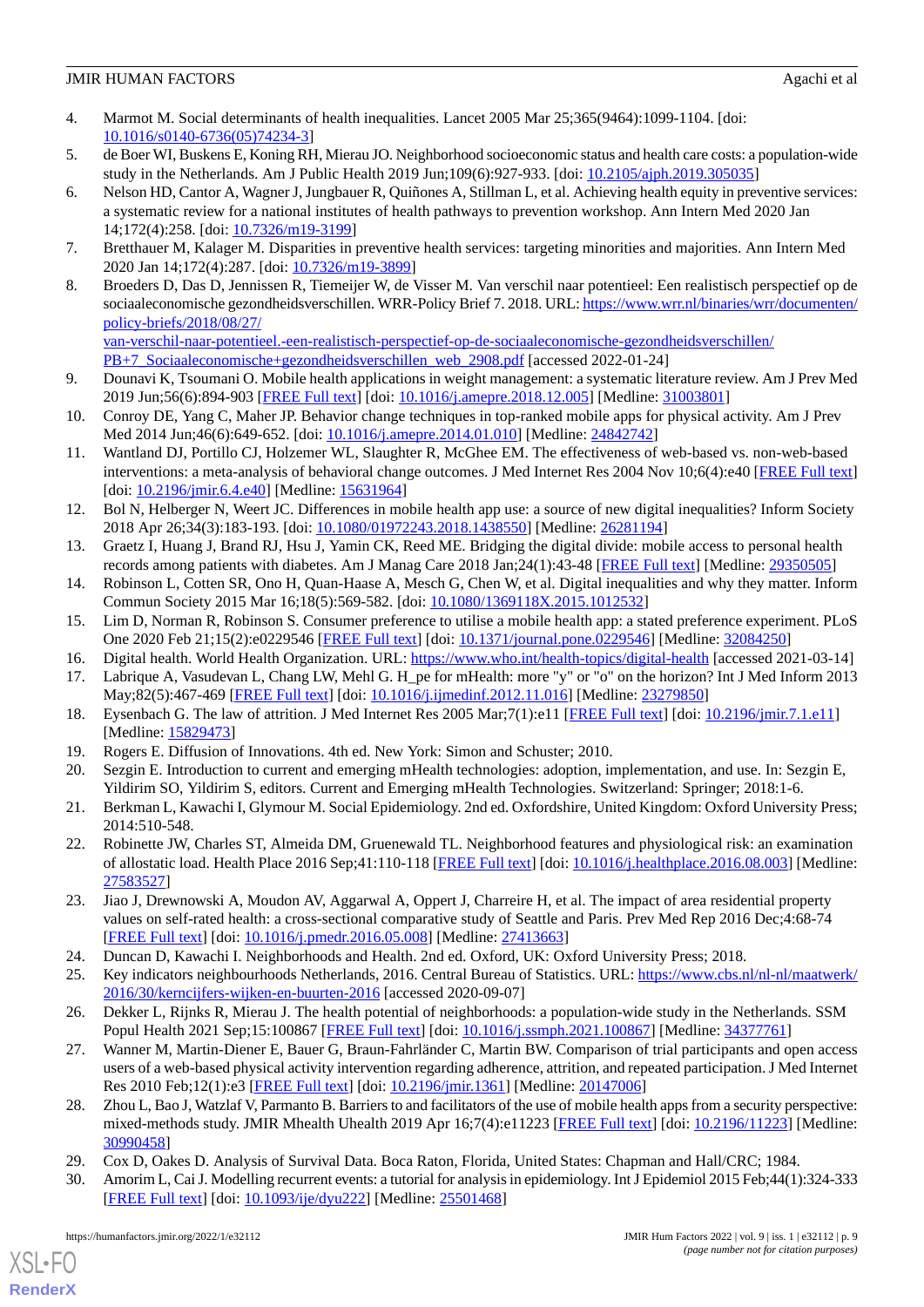- 31. Prentice RL, Williams BJ, Peterson AV. On the regression analysis of multivariate failure time data. Biometrika 1981;68(2):373-379. [doi: [10.1093/biomet/68.2.373](http://dx.doi.org/10.1093/biomet/68.2.373)]
- <span id="page-9-0"></span>32. Yadav CP, Lodha R, Kabra SK, Sreenivas V, Sinha A, Khan MA, et al. Comparison of statistical methods for recurrent event analysis using pediatrics asthma data. Pharm Stat 2020 Nov 02;19(6):803-813. [doi: [10.1002/pst.2032](http://dx.doi.org/10.1002/pst.2032)] [Medline: [32484295](http://www.ncbi.nlm.nih.gov/entrez/query.fcgi?cmd=Retrieve&db=PubMed&list_uids=32484295&dopt=Abstract)]
- <span id="page-9-2"></span><span id="page-9-1"></span>33. Castañeda J, Gerritse B. Appraisal of several methods to model time to multiple events per subject: modelling time to hospitalizations and death. Rev Colomb Estad 2010;33(1):43-61 [[FREE Full text](http://ref.scielo.org/vpb4f4)]
- <span id="page-9-3"></span>34. Kelly PJ, Lim LL. Survival analysis for recurrent event data: an application to childhood infectious diseases. Statist Med 2000 Jan 15;19(1):13-33. [doi: [10.1002/\(sici\)1097-0258\(20000115\)19:1<13::aid-sim279>3.0.co;2-5\]](http://dx.doi.org/10.1002/(sici)1097-0258(20000115)19:1<13::aid-sim279>3.0.co;2-5)
- <span id="page-9-4"></span>35. Therneau T. A package for survival analysis in R. R Package Version 3.2-13. 2021. URL: [https://CRAN.R-project.org/](https://CRAN.R-project.org/package=survival) [package=survival](https://CRAN.R-project.org/package=survival) [accessed 2022-01-18]
- <span id="page-9-5"></span>36. Therneau T, Grambsch P. Modeling Survival Data: Extending the Cox Model. New York: Springer; 2000.
- <span id="page-9-6"></span>37. R: A language and environment for statistical computing. R Foundation for Statistical Computing, Vienna, Austria. URL: <https://www.r-project.org> [accessed 2020-09-07]
- <span id="page-9-7"></span>38. Schoenfeld D. Partial residuals for the proportional hazards regression model. Biometrika 1982;69(1):239-241. [doi: [10.1093/biomet/69.1.239](http://dx.doi.org/10.1093/biomet/69.1.239)]
- <span id="page-9-8"></span>39. Therneau T, Crowson C, Atkinson E. Using time dependent covariates and time dependent coefficients in the cox model. The Survival Package. 2013. URL: [https://cran.microsoft.com/snapshot/2018-07-06/web/packages/survival/vignettes/](https://cran.microsoft.com/snapshot/2018-07-06/web/packages/survival/vignettes/timedep.pdf) [timedep.pdf](https://cran.microsoft.com/snapshot/2018-07-06/web/packages/survival/vignettes/timedep.pdf) [accessed 2021-02-01]
- <span id="page-9-9"></span>40. Jusot F, Or Z, Sirven N. Variations in preventive care utilisation in Europe. Eur J Ageing 2011 Oct 21;9(1):15-25. [doi: [10.1007/s10433-011-0201-9\]](http://dx.doi.org/10.1007/s10433-011-0201-9)
- <span id="page-9-11"></span><span id="page-9-10"></span>41. Angosto S, García-Fernández J, Valantine I, Grimaldi-Puyana M. The Intention to Use Fitness and Physical Activity Apps: A Systematic Review. Sustainability 2020 Aug 17;12(16):6641. [doi: [10.3390/su12166641\]](http://dx.doi.org/10.3390/su12166641)
- <span id="page-9-12"></span>42. Ha J, Kang SJ, Kim Y. Sport fans in a "smart sport" (SS) age: drivers of smartphone use for sport consumption. Int J Sports Market Sponsor 2017 Aug 07;18(3):281-297. [doi: [10.1108/ijsms-08-2017-093\]](http://dx.doi.org/10.1108/ijsms-08-2017-093)
- 43. Chang E, Blondon K, Lyles CR, Jordan L, Ralston JD. Racial/ethnic variation in devices used to access patient portals. Am J Manag Care 2018 Jan 01;24(1):1-8 [\[FREE Full text\]](https://www.ajmc.com/pubMed.php?pii=87420) [Medline: [29350513\]](http://www.ncbi.nlm.nih.gov/entrez/query.fcgi?cmd=Retrieve&db=PubMed&list_uids=29350513&dopt=Abstract)
- <span id="page-9-13"></span>44. Ramirez V, Johnson E, Gonzalez C, Ramirez V, Rubino B, Rossetti G. Assessing the use of mobile health technology by patients: an observational study in primary care clinics. JMIR Mhealth Uhealth 2016 Apr 19;4(2):e41 [\[FREE Full text\]](http://mhealth.jmir.org/2016/2/e41/) [doi: [10.2196/mhealth.4928\]](http://dx.doi.org/10.2196/mhealth.4928) [Medline: [27095507\]](http://www.ncbi.nlm.nih.gov/entrez/query.fcgi?cmd=Retrieve&db=PubMed&list_uids=27095507&dopt=Abstract)
- <span id="page-9-15"></span><span id="page-9-14"></span>45. Miller DP, Weaver KE, Case LD, Babcock D, Lawler D, Denizard-Thompson N, et al. Usability of a novel mobile health iPad app by vulnerable populations. JMIR Mhealth Uhealth 2017 Apr 11;5(4):e43 [[FREE Full text](https://mhealth.jmir.org/2017/4/e43/)] [doi: [10.2196/mhealth.7268](http://dx.doi.org/10.2196/mhealth.7268)] [Medline: [28400354](http://www.ncbi.nlm.nih.gov/entrez/query.fcgi?cmd=Retrieve&db=PubMed&list_uids=28400354&dopt=Abstract)]
- <span id="page-9-16"></span>46. The Netherlands ranks among the EU top in digital skills. Central Bureau of Statistics. 2020. URL: [https://www.cbs.nl/](https://www.cbs.nl/en-gb/news/2020/07/the-netherlands-ranks-among-the-eu-top-in-digital-skills) [en-gb/news/2020/07/the-netherlands-ranks-among-the-eu-top-in-digital-skills](https://www.cbs.nl/en-gb/news/2020/07/the-netherlands-ranks-among-the-eu-top-in-digital-skills) [accessed 2021-05-20]
- <span id="page-9-17"></span>47. Faber JS, Al-Dhahir I, Reijnders T, Chavannes NH, Evers AW, Kraal JJ, et al. Attitudes toward health, healthcare, and eHealth of people with a low socioeconomic status: a community-based participatory approach. Front Digit Health 2021 Jul 8;3:690182 [\[FREE Full text](http://europepmc.org/abstract/MED/34713165)] [doi: [10.3389/fdgth.2021.690182](http://dx.doi.org/10.3389/fdgth.2021.690182)] [Medline: [34713165\]](http://www.ncbi.nlm.nih.gov/entrez/query.fcgi?cmd=Retrieve&db=PubMed&list_uids=34713165&dopt=Abstract)
- <span id="page-9-18"></span>48. Kivimäki M, Batty GD, Pentti J, Shipley MJ, Sipilä PN, Nyberg ST, et al. Association between socioeconomic status and the development of mental and physical health conditions in adulthood: a multi-cohort study. Lancet Public Health 2020 Mar;5(3):e140-e149 [\[FREE Full text\]](https://linkinghub.elsevier.com/retrieve/pii/S2468-2667(19)30248-8) [doi: [10.1016/S2468-2667\(19\)30248-8](http://dx.doi.org/10.1016/S2468-2667(19)30248-8)] [Medline: [32007134](http://www.ncbi.nlm.nih.gov/entrez/query.fcgi?cmd=Retrieve&db=PubMed&list_uids=32007134&dopt=Abstract)]
- <span id="page-9-19"></span>49. Allen L, Williams J, Townsend N, Mikkelsen B, Roberts N, Foster C, et al. Socioeconomic status and non-communicable disease behavioural risk factors in low-income and lower-middle-income countries: a systematic review. Lancet Global Health 2017 Mar;5(3):277-289. [doi: [10.1016/s2214-109x\(17\)30058-x](http://dx.doi.org/10.1016/s2214-109x(17)30058-x)]
- <span id="page-9-21"></span><span id="page-9-20"></span>50. Marmot M. Health equity in England: the Marmot review 10 years on. Br Med J 2020 Feb 24;368:m693. [doi: [10.1136/bmj.m693\]](http://dx.doi.org/10.1136/bmj.m693) [Medline: [32094110](http://www.ncbi.nlm.nih.gov/entrez/query.fcgi?cmd=Retrieve&db=PubMed&list_uids=32094110&dopt=Abstract)]
- 51. Mobile fact sheet. Pew Research Center, Internet & Technology. 2021. URL: [https://www.pewresearch.org/internet/](https://www.pewresearch.org/internet/fact-sheet/mobile/?menuItem=011fca0d-9756-4f48-b352-d58f343696bf) [fact-sheet/mobile/?menuItem=011fca0d-9756-4f48-b352-d58f343696bf](https://www.pewresearch.org/internet/fact-sheet/mobile/?menuItem=011fca0d-9756-4f48-b352-d58f343696bf) [accessed 2021-05-20]
- 52. Marler W. Mobile phones and inequality: findings, trends, and future directions. New Media Society 2018 Apr 07;20(9):3498-3520. [doi: [10.1177/1461444818765154\]](http://dx.doi.org/10.1177/1461444818765154)
- 53. Silver L, Smith A, Johnson C, Jiang J, Anderson M, Rainie L. Use of smartphones and social media is common across most emerging economies. Pew Research Center, Internet & Technology. 2019. URL: [https://www.pewresearch.org/internet/](https://www.pewresearch.org/internet/2019/03/07/use-of-smartphones-and-social-media-is-common-across-most-emerging-economies) [2019/03/07/use-of-smartphones-and-social-media-is-common-across-most-emerging-economies](https://www.pewresearch.org/internet/2019/03/07/use-of-smartphones-and-social-media-is-common-across-most-emerging-economies) [accessed 2021-05-20]

# **Abbreviations**

[XSL](http://www.w3.org/Style/XSL)•FO **[RenderX](http://www.renderx.com/)**

**HR:** hazard ratio **NSES:** neighborhood socioeconomic status **PWP:** Prentice, Williams, and Peterson